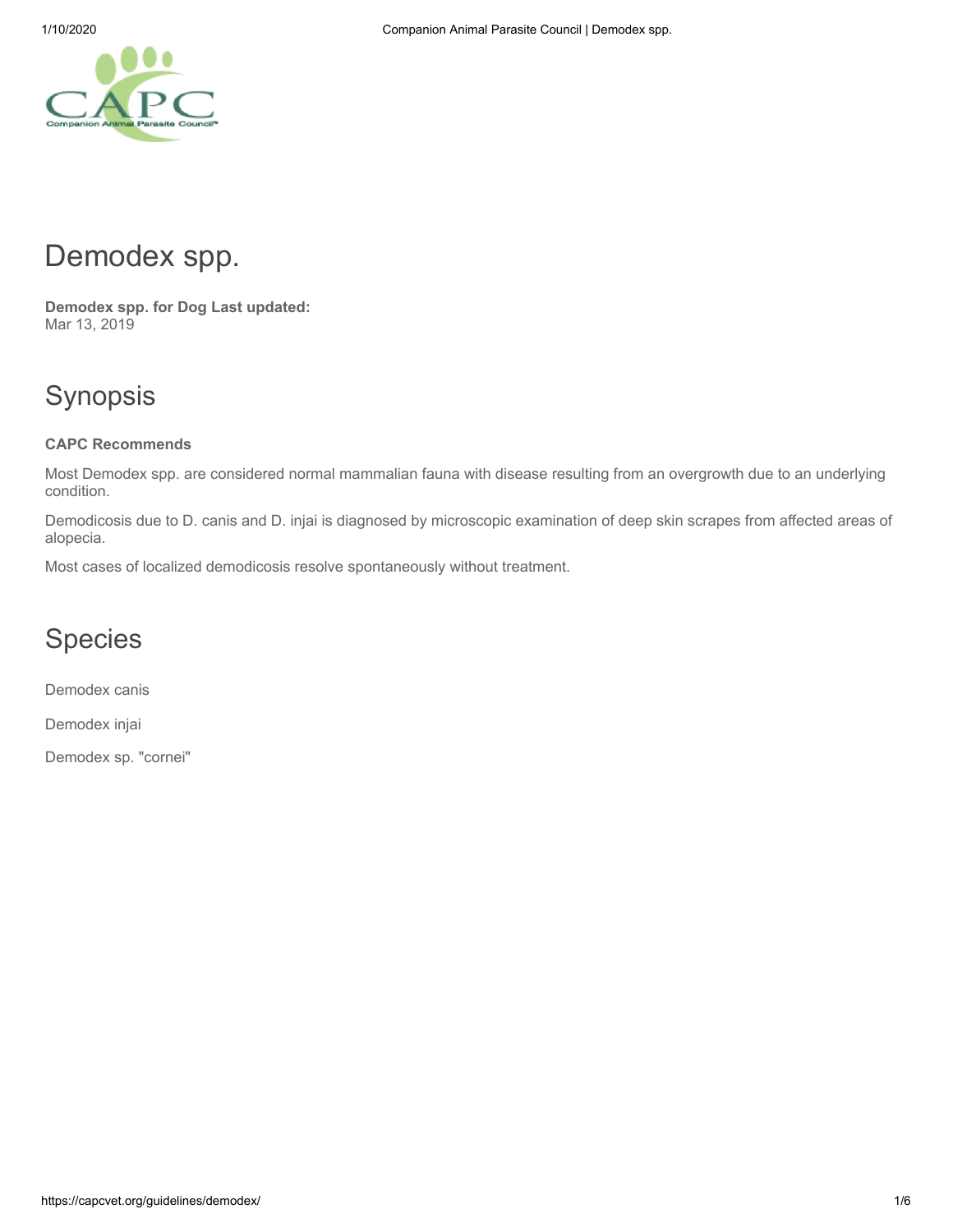

# Overview of Life Cycle

Most Demodex spp. are considered normal mammalian fauna.

Neonates are thought to typically acquire mites from the dam via direct skin-to-skin contact, but most individual animals do not develop clinical disease.

All stages of the life cycle (eggs, larvae, nymphs [protonymph, deutonymph], adults) reside within the lumen of hair follicles and within sebaceous gland ducts; some species are more commonly found in the stratum corneum (Demodexsp. "cornei").

Development from egg to adult takes approximately 20 to 35 days and is completed entirely on the host.

### **Stages**

Six-legged larvae hatch from fusiform-shaped eggs and undergo several molts to become eight-legged nymphs and ultimately adults.

Adults are eight-legged, slender, and elongated mites; their appearance is often described as cigar-shaped.

https://capcvet.org/guidelines/demodex/ 2/6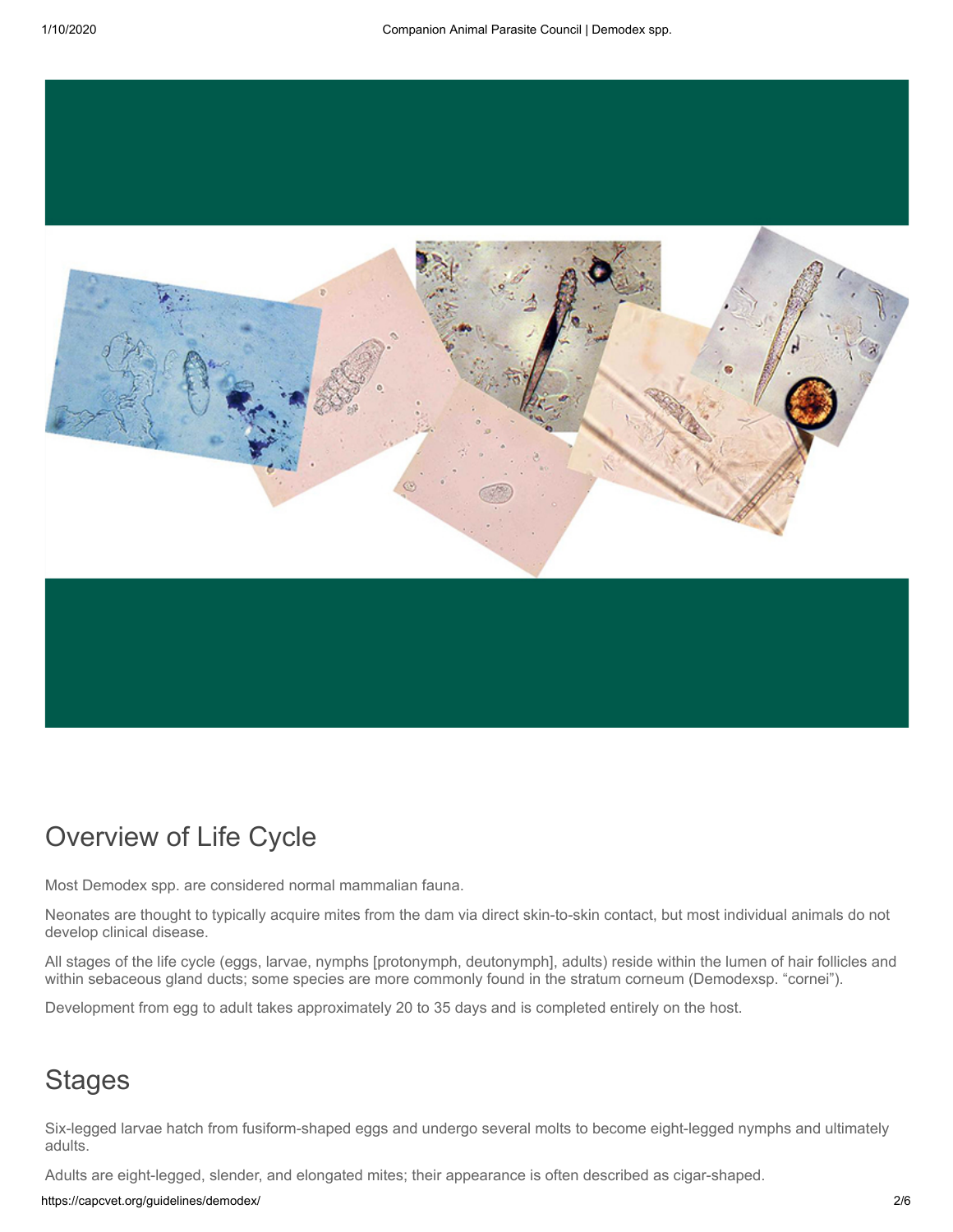#### 1/10/2020 Companion Animal Parasite Council | Demodex spp.

In the canine Demodex species, the length of adult mites ranges from 180 to 210 µm for D. canis, 330 to 370 µm for D. injai, and 90 to 140 µm for Demodex sp. "cornei".



Demodex canis Demodex sp. Demodex injai

### Disease

Although most Demodex spp. are considered normal mammalian fauna, overgrowth of mites may be associated with development of patchy hair loss or mild to severe dermatitis in dogs and (less commonly) in cats.

Canine demodicosis may be localized or generalized and both forms may present in either juvenile or adult dogs.

Pruritus does not occur in uncomplicated infestations; however, pruritus may be present with concurrent secondary bacterial pyoderma.

In dogs, localized demodicosis—characterized by a mild, nonpruritic, patchy alopecia on the head or limbs—usually develops in puppies less than 6 months of age. Most cases of juvenile-onset localized demodicosis resolve spontaneously without treatment. For that reason, the remainder of this recommendation in regards to dogs will focus on generalized demodicosis as localized demodicosis is not considered severe nor does it require treatment.

Generalized demodicosis in dogs is a moderate to severe disease that in most cases is attributable to an overgrowth of mites believed to occur because of an underlying systemic disease or immune defect. With Demodex sp. "cornei", however, the infestation itself is thought to cause disease.

Physical examination findings include alopecia (which may involve several large to coalescing areas of affected skin), erythema, and often secondary superficial or deep pyoderma. Lymph nodes may be enlarged, and when pyoderma is present, pruritus may develop.

### Prevalence

Canine demodicosis (demodectic mange) due to D. canis is a common skin disease in the dog; disease due to D. injai or Demodex sp. "cornei" in dogs appears to be rare.

### Host Associations and Transmission Between Hosts

Demodex spp. are host-adapted mites of mammals. Mites have not been shown to cross-infest between dogs and cats, nor are they transmitted to people. Neonates are thought to acquire mites from their dam via direct skin-to-skin contact during nursing.

Transmission of mites may also occur during direct contact between older animals, but demodectic mange is not contagious as most animals that develop generalized demodicosis are thought to have an underlying immune defect (see **Disease**).

Demodexsp. "cornei" of dogs may be contagious.

#### https://capcvet.org/guidelines/demodex/ 3/6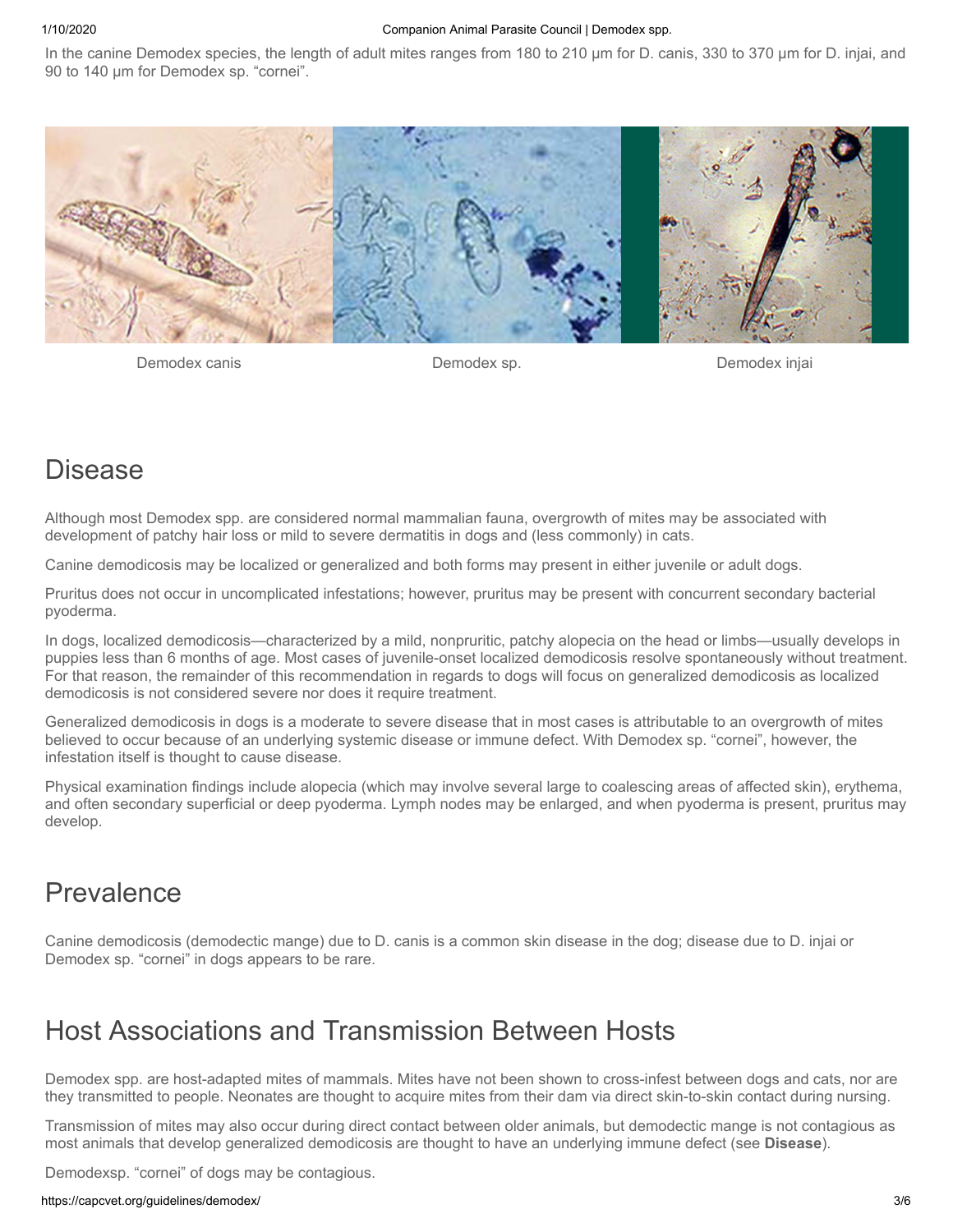# Site of Infestation

Demodex canis and D. injai infest hair follicles and sebaceous glands.

Mites may occasionally be reported from other tissues (e.g., lymph node, intestinal wall, kidney, thyroid gland) following dissemination via blood or lymphatic drainage.

Early studies of nursing neonatal puppies have found D. canis mites initially within the skin of the face, and then over time mites are transferred throughout the skin of the entire body. Mites are not found in the skin of stillborn puppies or puppies born by Caesarian that are not allowed to nurse.

Localized demodicosis in dogs most commonly develops on the head or limbs; the lesions of generalized canine demodicosis may develop anywhere on the body.

# **Pathogenesis**

The immunopathogenesis of demodicosis is not fully understood, and in most cases an underlying cause is not identified. Although a responsible condition is not always identified, many cases of generalized demodicosis appear to be the direct result of underlying diseases that compromise the immune system. Excessive cortisone, poor nutrition, chemotherapy, estrous cycles, and underlying cancer or diabetes have all been associated with the development of generalized demodicosis in individual animals. Accordingly, dogs with generalized demodicosis should be carefully evaluated for potential underlying disease states.

No specific deficits in innate or humoral immunity have been identified in dogs with generalized demodicosis. However, some studies suggest that cellular immunity may be compromised in some individuals that go on to develop generalized demodicosis.

# **Diagnosis**

Demodicosis due to D. canis and D. injai is diagnosed by microscopic examination of deep skin scrapes from affected areas of alopecia.

### **Technique**

Place a drop of mineral oil or microscopic immersion oil onto a rounded scalpel blade (#10 or #20).

Pinch the skin together at the area of interest and scrape the skin firmly to remove the superficial epidermis. The area should turn red (not bloody) if the scraping is done correctly.

It is important to sample from several areas to get a representative sample from the patient.

Deposit the oil/scraping mixture onto a microscope slide and examine at 10x magnification. Mites and their eggs will be clearly visible at low power, but accurate identification of the mite will require 40x magnification.

You may have to tease apart the scrapings on the microscope slide with needles, especially when significant hyperkeratosis is present.

Alternatively, in uncooperative dogs or sensitive areas in which skin scrape is difficult (e.g., feet, interdigital region, periorbital), a trichogram may be performed by plucking hairs from an affected area and placing them in mineral oil on a slide for microscopic examination.

Because Demodex sp. "cornei" reside within the stratum corneum, superficial skin scraping or tape impression offers a better method for detecting these mites.

In rare cases of "occult demodicosis," i.e., no mites are observed with either the skin-scraping or hair-pluck techniques, a skin biopsy may demonstrate Demodex mites. The mites (or mite fragments) can be seen within the lumen of the hair follicles or (rarely) within the sebaceous glands/ducts, depending on the type of mite. This technique may be necessary in Demodex cases involving the feet and in the Chinese Shar Pei.

Fecal flotation should be performed in conjunction with the clinical work-up for a suspect Demodex patient. Due to the grooming behavior of dogs, mites may be groomed from the skin and will transit through the gastrointestinal system to be recovered during routine fecal flotation procedures. A fecal flotation is also a non-invasive method to attempt to obtain a diagnosis and may yield information regarding other potential endoparasites which could be playing a role in the immune-compromise of the patient. This methodology of diagnosis may prove particularly helpful with an aggressive patient. A negative fecal flotation for Demodex spp. mites does not, however, rule out demodicosis.

#### https://capcvet.org/guidelines/demodex/ 4/6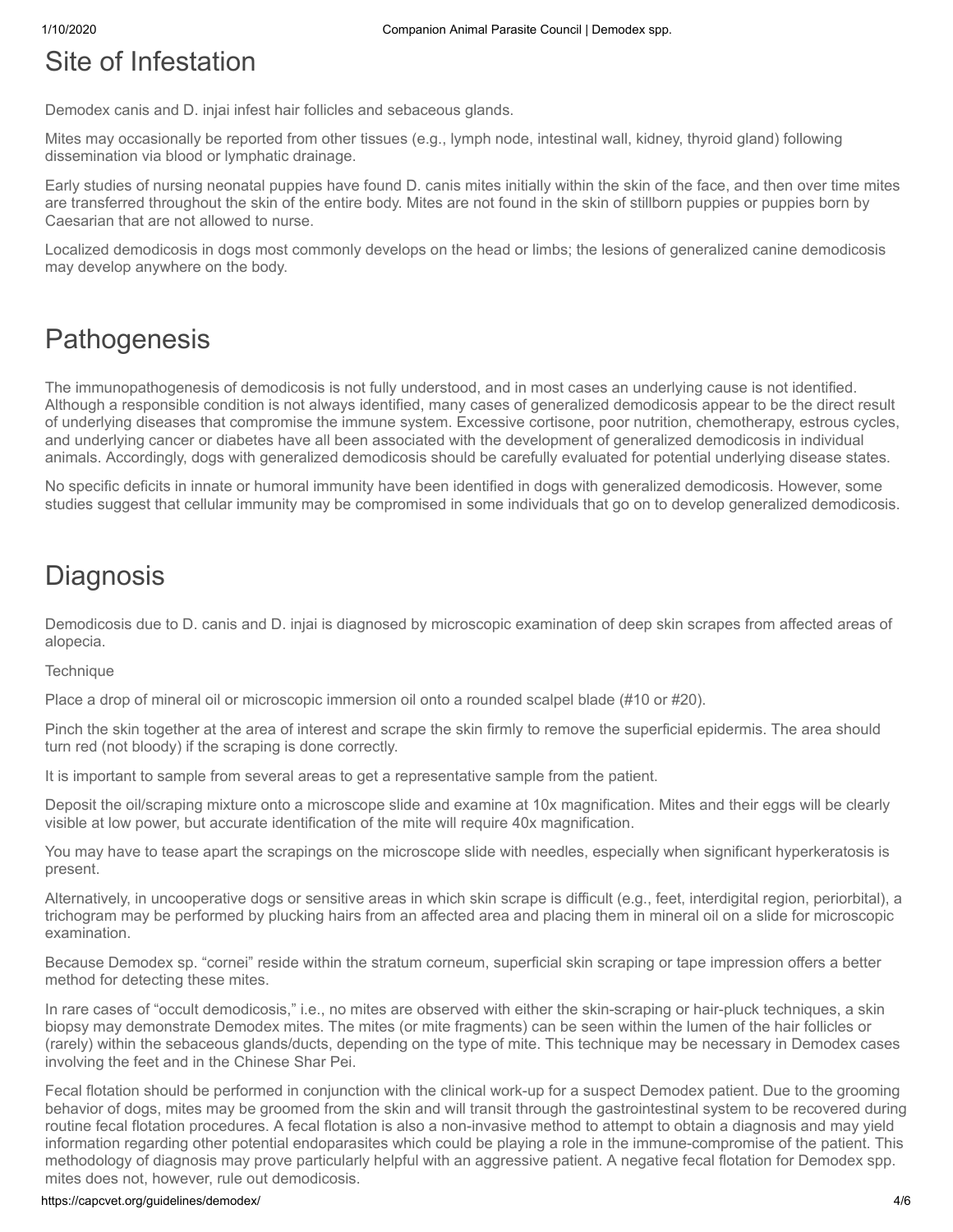Molecular methods are now available for speciation of the different Demodex spp. mites present in dogs if a morphological diagnosis cannot be determined.

# **Treatment**

There are no products that are label-approved for the treatment or prevention of Demodex spp. in dogs in the United States. All of the following treatments discussed constitute an extra-label use of available products. Veterinarians should consult relevant package inserts for information regarding approved usage, safety, and efficacy.

#### **Dogs- Localized Demodicosis**

Most cases of localized demodicosis resolve spontaneously without treatment.

A rotenone-based insecticide ointment (Goodwinol) has been used with some success. Although the ointment is miticidal, localized irritation may occur.

For patients experiencing localized demodicosis, placement of those patients on a flea & tick preventive product with documented extra-label efficacy against Demodex mites (when used at a dose and dosing regimen consistent with product labeling) may facilitate clinical resolution and potentially prevent the local infestation from progressing to the generalized form.

#### **Dogs- Generalized Demodicosis**

Generalized demodicosis may require extended, aggressive therapy to resolve disease.

Comprehensive treatment should include (1) use of an effective miticide, (2) evaluation for any underlying disorders and appropriate treatment when found, (3) antibiotic therapy when pyoderma is present, and (4) spaying of female dogs to prevent recurrence during subsequent heat cycles.

Several months of treatment may be required to eliminate the mites. Selected treatment should be continued for 1 to 2 months after mites are no longer detected on skin scrape. If a flea & tick product or heartworm prevention product is selected as the treatment modality, it is recommended that the use of these products be continued for the life of the pet and subsequently used as labeled following resolution of the demodicosis.

Miticidal treatments not labeled in the United States include the use of isoxazoline-containing products in an extra-label manner (e.g. afoxolaner, fluralaner, lotilaner, or sarolaner) or macrocyclic lactone-containing products in an extra-label manner (e.g. highdose oral ivermectin, oral milbemycin oxime, topical moxidectin, and injectable doramectin).

Isoxazoline-containing products:

Afoxolaner (NexGard®; 2.5 mg/kg), lotilaner (Credelio®; 20 mg/kg), and sarolaner (Simparica®; 2 mg/kg): These products are intended to be administered orally once a month to dogs for the treatment and control of fleas and ticks\*; these products are labeled for use in dogs only in the United States.

Fluralaner (Bravecto®; 25 mg/kg) is intended to be administered orally or topically every 12 weeks to dogs or cats for the treatment and control of fleas and ticks\*; Bravecto® chews are labeled for use in dogs only while Bravecto® topical is approved for both dogs and cats.

All four of the available isoxazoline compounds have been shown safe and effective at achieving clinical resolution in dogs experiencing generalized demodicosis when the product was administered consistently and according to label (monthly or every 12 weeks, respectively); oral fluralaner has been shown safe and effective at treating generalized demodicosis in cats.

The practitioner is advised to seek out up-to-date information regarding the extra-label and labeled use of these products as new information continues to emerge regarding this relatively new drug class and the projected inclusion of these compounds in future products.

\*the species of ticks included on the label of these products varies by product; the practitioner is advised to read the package insert regarding label claims against different tick species.

#### Macrocyclic lactone-containing products:

Some dogs, particularly herding breeds such as Collies, Shetland Sheepdogs, Border Collies, Australian Shepherds, and Old English Sheepdogs, may have mutations in their MDR1 genes and thus have increased risk of toxicity to macrocyclic lactones. Treatment should be discontinued if any neurologic signs develop. Practitioners can determine whether a dog has the MDR1 mutation by sending a cheek scraping to the Washington State University at Pullman College of Veterinary Medicine Veterinary Clinical Pharmacology Lab for analysis [\(http://www.vetmed.wsu.edu/dept...](http://www.vetmed.wsu.edu/depts-VCPL/test.aspx) may be given orally at escalating doses using 100 µg/kg increments. Begin with 100 µg/kg for 3 days followed by 200 µg/kg for 3 days followed by 300 µg/kg. Some practitioners recommend remaining at the 300-µg/kg dose whereas others recommend continuing to increase the dose every 3 days to 600 µg/kg.